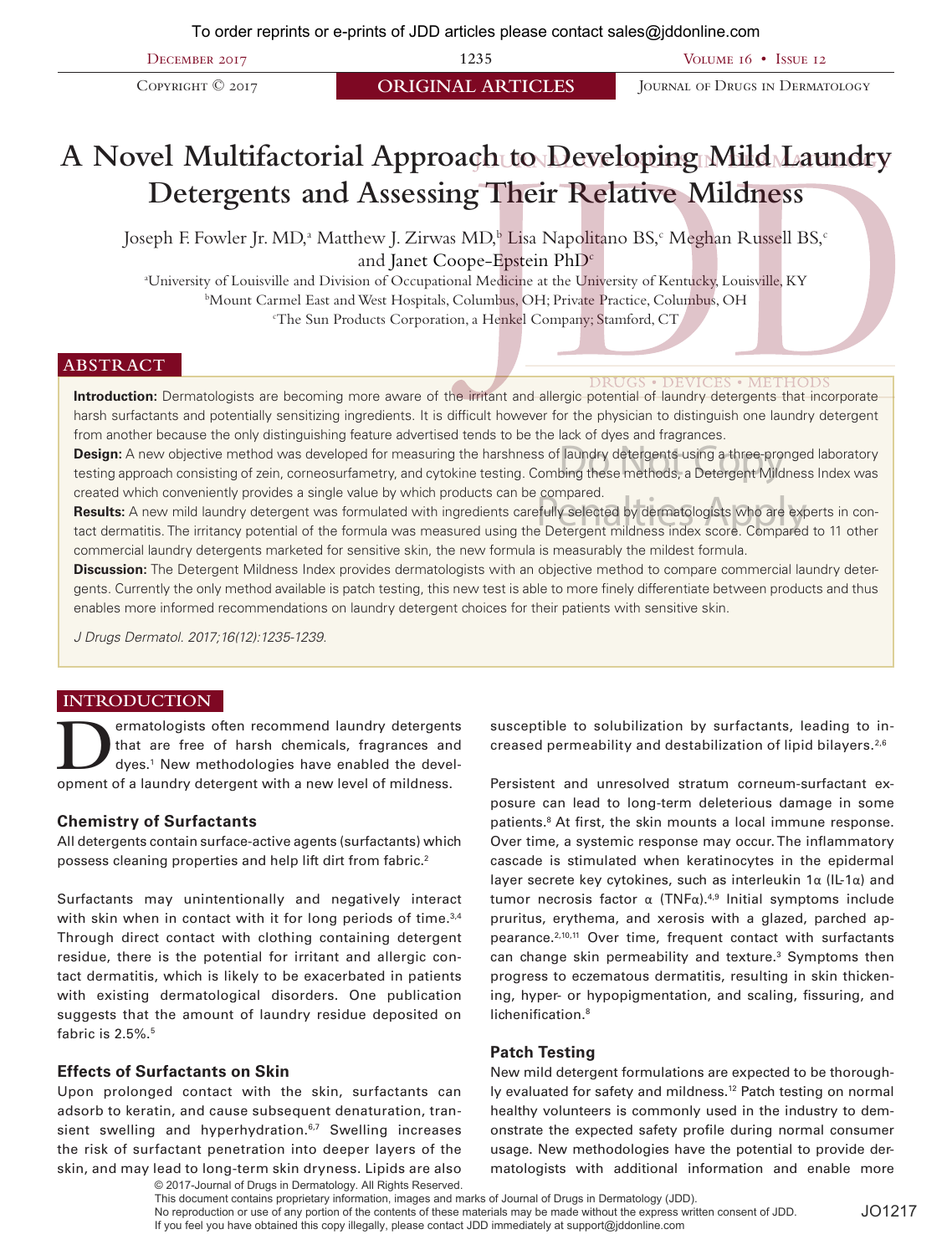**1236**

| DECEMBER $2017 \cdot \text{Volume } 16 \cdot \text{Is} = 12$ | JOURNAL OF DRUGS IN DERMATOLOGY   J.F. Fowler Jr., M.J. Zirwas, L. Napolitano, et al |
|--------------------------------------------------------------|--------------------------------------------------------------------------------------|
|                                                              |                                                                                      |

informed recommendations on laundry detergent choices for their patients with sensitive skin.3

# **OBJECTIVE**

The objective of this work was to create an especially mild laundry detergent formulation through development in partnership with dermatologists (DPD formulation) and concurrent comparison of its mildness profile with existing mild laundry detergents. During formulation development, the ingredients were carefully selected and the surfactant composition was optimized. The potential mildness of the final formulation was further supported by utilizing unique scientific tests including the zein solubility assay, corneosurfametry (CSM), and Cytokine Assay of Il-1α production. These tests evaluate protein denaturation, overall stratum corneal damage, and keratinocyte-derived IL-1α response, respectively. The Detergent Mildness Index (DMI) was developed, which establishes a composite score to rank the irritancy potential of laundry detergents that are marketed for patients with sensitive skin.

## **Products**

Twelve detergents, including the new DPD formulation, were tested. They comprise 85% market share of the existing Sensitive Skin laundry detergent category. The total surfactant percentage in the category ranges from 10% – 28%.

# **METHODS**

## **Protein Denaturation**

The zein solubility assay is an in vitro method. Zein protein is structurally similar to keratin. Both are insoluble in aqueous solution unless they are denatured. Irritancy is determined by measuring the amount of solubilized zein after detergent exposure.<sup>3</sup>

In this study, zein powder was mixed with detergent solutions for about one hour. Blank surfactant solutions were prepared in the same manner. Undissolved zein were removed by filtration and the filtrate dried. The total percentage of solubilized zein was calculated by measuring the amount of zein solubilized by the detergent solution. The percentage of solubilized zein corresponds to the degree of surfactant-induced protein denaturation.<sup>13</sup>

# **Overall SC Damage**

Corneosurfametry (CSM) is an ex vivo method, which measures the level of interaction between the SC and detergent.<sup>4</sup> Superficial layers of the SC are collected from healthy volunteers using tapes that are then placed in detergent solution. They are then stained using a dye solution to assess the degree of SC damage. A high degree of staining reflects a highly irritating detergent.<sup>3</sup>

In this study, samples were collected using Book tape strips. Volunteers were recruited by passing a pre-screening survey for inclusion and exclusion guidelines. Tapes were placed on volunteer's forearms and gently rubbed onto skin before

© 2017-Journal of Drugs in Dermatology. All Rights Reserved.

removal. Tapes were then immersed in detergent solutions, dried, and then placed in Basic Fuschin Blue Dye. Once dry, samples are placed on transparency films and analyzed using a spectrophotometer.

The colorimetric index of mildness (CIM) was calculated using the following formula:

 $CIM = (L^* - C^*)$ , where  $L^*$  corresponds to mean luminancy and C\* to Chroma.14

This calculation measures the degree of dye saturation, and consequently, the level of damage to SC proteins and lipids.<sup>12</sup>

## **Inflammatory Response**

In this study, the EpiDermTM Skin Model (MakTek Corporation) Do Not Copy assessed potential dermal irritation secondary to detergent exposure. Samples were analyzed using an MTT (3-[4,5-dimethexposure. Samples were analyzed using an MTT (3-[4,5-dimeth-<br>ylthiazol-2-yl]-2,5-diphenyltetrazolium bromide) conversion<br>assay after exposure to detergent solutions in sterile, dejen assay after exposure to detergent solutions in sterile, deionized water. Each sample was added to 1.0 mg/mL MTT (Sigma) solution in warm Dulbecco's Modified Eagle's Medium (DMEM) containing 2 mM L-glutamine (MTT Addition Medium) to assess its ability to directly reduce MTT. This measures the NAD(P)Hdependent microsomal enzyme reduction of MTT (and to a lesser extent, the succinate dehydrogenase reduction of MTT) to a blue formazan precipitate. Samples were incubated for 24 hours, and gently agitated to evenly mix cytokine released into the medium.

Samples were added to microtiter plates which were previously coated with IL-1α detection antibodies. After incubation for 2 hours at room temperature, samples were rinsed with wash solution. Enzyme conjugate (IL-1α Conjugate) secondary antibody was added to the samples and incubated for another 20 minutes. Stop solution was added to halt the reaction. Finally, samples were read at 450nm using a Molecular Devices' Vmax plate reader within 30 minutes of stopping the reaction to measure the amount of IL-1α released in response to each detergent.<sup>13</sup>

## **RESULTS**

The new DPD formulation was ranked mildest across each measure tested in this study: zein, CSM, cytokine, and DMI.

## **Zein Solubility Assay**

As shown in Figure 1, a smaller percentage of zein was solubilized when placed in the new DPD formulation, compared to other mild detergents. The harshest detergent, Product 11 solubilized more than twice the amount of zein solubilized by DPD formula. The difference between DPD formula and other samples were found to be statistically significant, with the exception of Product 3. The similarity of zein protein to keratin allows us to

This document contains proprietary information, images and marks of Journal of Drugs in Dermatology (JDD). No reproduction or use of any portion of the contents of these materials may be made without the express written consent of JDD. If you feel you have obtained this copy illegally, please contact JDD immediately at support@jddonline.com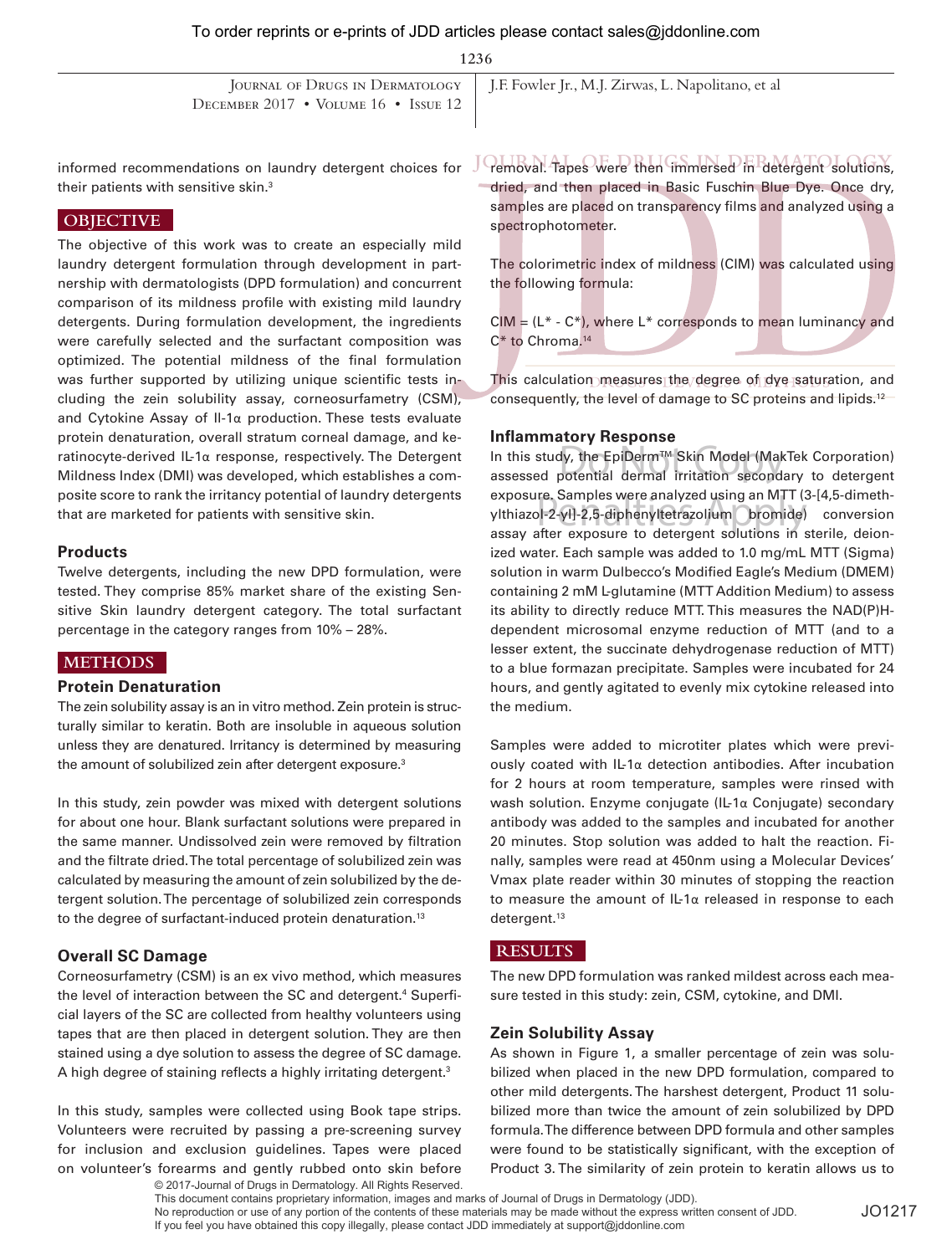**1237**

| DECEMBER 2017 • VOLUME 16 • ISSUE 12 | JOURNAL OF DRUGS IN DERMATOLOGY   J.F. Fowler Jr., M.J. Zirwas, L. Napolitano, et al |
|--------------------------------------|--------------------------------------------------------------------------------------|

#### **FIGURE 1.** Percentage of zein solubilized by detergent solution.





#### **FIGURE 2.** Corneosurfametry test results.

extrapolate these test results to potential SC irritancy. Therefore, the DPD formula is expected to cause the least damage to the SC proteins, when compared with other mild detergents.

## **Corneosurfametry**

The results of the CSM test showed a lower degree of staining after exposure to DPD formula compared to other mild detergents. The 100-CIM value is proportionately related to the degree of SC damage and subsequent staining. Therefore, DPD formula was shown to cause the lowest level of SC damage compared to other mild laundry detergents. In contrast, Product 11 was associated with the greatest amount of SC damage. With

© 2017-Journal of Drugs in Dermatology. All Rights Reserved.

the exception of Product 4, these differences compared to DPD formula were found to be statistically significant.

## **Cytokine**

As Figure 4 shows, the EpiDerm™ Skin Model released a lower level of cytokine IL-1α after exposure to DPD formula when compared to the other mild detergents. Additionally, there was a marked difference between the amounts of cytokine IL-1α released after exposure to DPD formula compared to Product 11. With the exceptions of Products 1, 2, 4, and 5, the difference between the samples were found to be statistically significant. Therefore, DPD formula was shown to induce a lower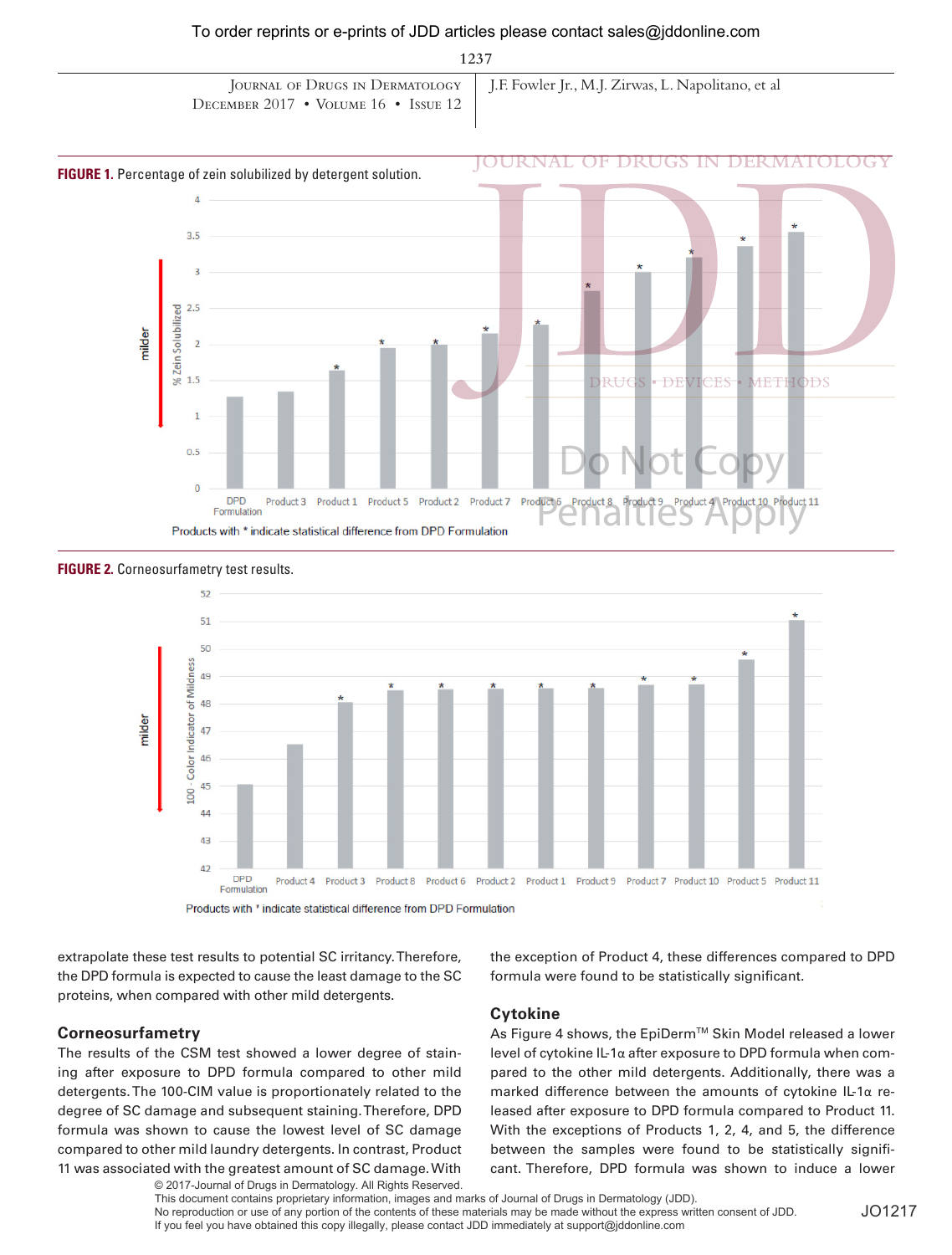**1238**

| DECEMBER 2017 • VOLUME 16 • ISSUE 12 | JOURNAL OF DRUGS IN DERMATOLOGY   J.F. Fowler Jr., M.J. Zirwas, L. Napolitano, et al |
|--------------------------------------|--------------------------------------------------------------------------------------|

#### **FIGURE 3.** Epiderm™ Skin Model test results.







inflammatory response compared to other mild detergents, and especially compared to Product 11.

formula demonstrated superior comprehensive mildness compared to other existing mild detergent formulations.

## **A Comprehensive Analytical Methodology**

The Detergent Mildness Index was developed to comprehensively rank the irritancy potential of the mild laundry detergents. Each detergent was individually analyzed using zein, CSM, and cytokine tests. A standardized score was obtained based on a 0-100 scale to rank these detergents in order of expected overall mildness.<sup>13</sup>

As shown in Figure 5, DPD formula was shown to have the lowest composite DMI score. In contrast, Product 11 was found to have the highest individual zein, CSM, and cytokine values, as well as the highest composite DMI score. In this way, the DPD © 2017-Journal of Drugs in Dermatology. All Rights Reserved.  **DISCUSSION**

Laundry detergents have the potential to impact the skin in several ways. Carefully selecting the right mild detergent is particularly important for patients with sensitive skin, as up to 2.5% of laundry detergent may remain on fabric as residue. Traditional patch testing provides a first step in demonstrating safety in normal consumer usage, but does not provide practicing dermatologists with enough information to differentiate between the many choices of mild laundry detergents and enable them to confidently recommend more mild formulations for their patients with sensitive skin.

This document contains proprietary information, images and marks of Journal of Drugs in Dermatology (JDD). No reproduction or use of any portion of the contents of these materials may be made without the express written consent of JDD. If you feel you have obtained this copy illegally, please contact JDD immediately at support@jddonline.com